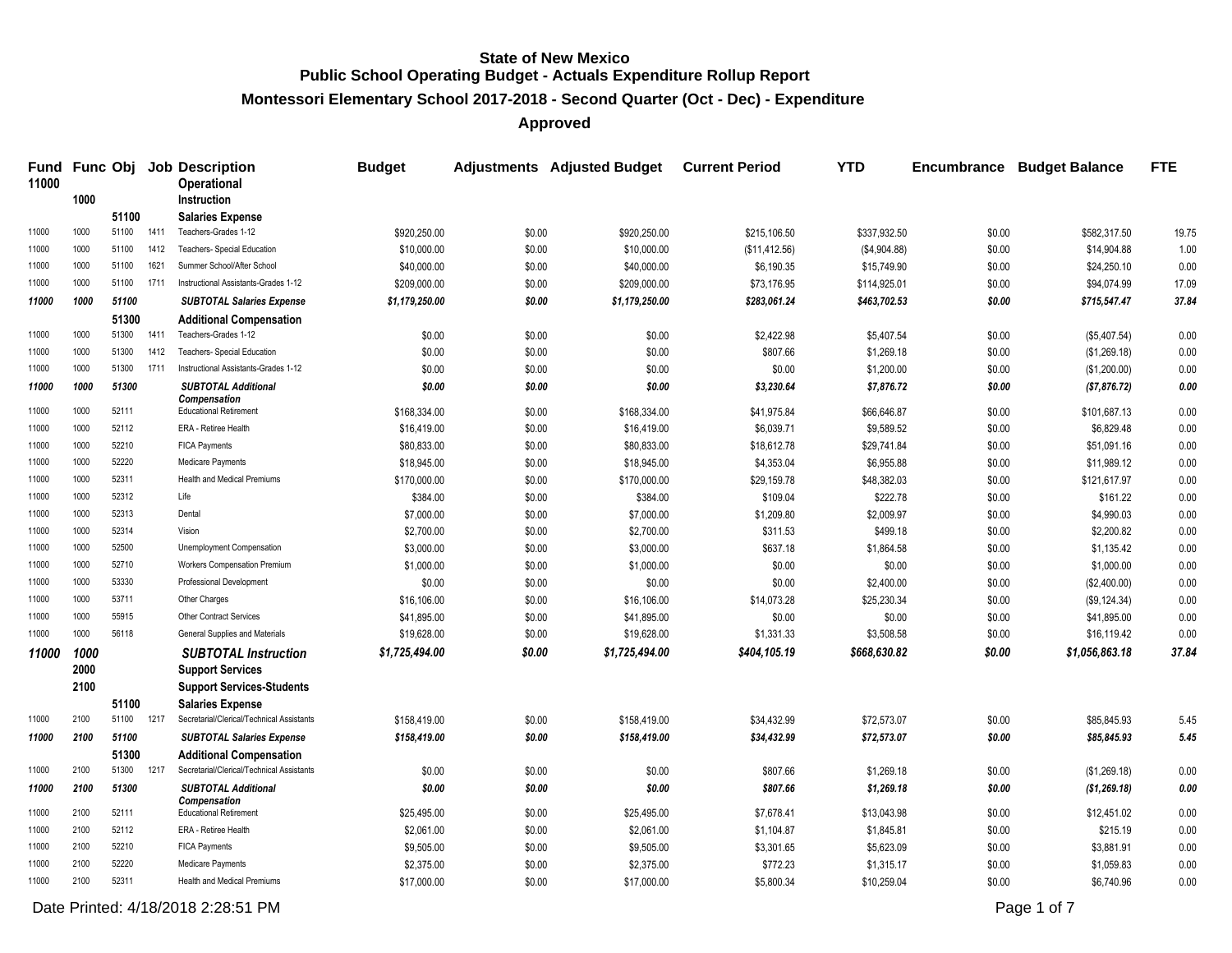## **Montessori Elementary School 2017-2018 - Second Quarter (Oct - Dec) - Expenditure**

## **Approved**

| Fund  |              |       |      | Func Obj Job Description                                                                                                                   | <b>Budget</b> |        | <b>Adjustments</b> Adjusted Budget | <b>Current Period</b> | <b>YTD</b>   |        | <b>Encumbrance Budget Balance</b> | <b>FTE</b> |
|-------|--------------|-------|------|--------------------------------------------------------------------------------------------------------------------------------------------|---------------|--------|------------------------------------|-----------------------|--------------|--------|-----------------------------------|------------|
| 11000 | 2100         | 52312 |      | Life                                                                                                                                       | \$38.00       | \$0.00 | \$38.00                            | \$15.12               | \$32.44      | \$0.00 | \$5.56                            | 0.00       |
| 11000 | 2100         | 52313 |      | Dental                                                                                                                                     | \$700.00      | \$0.00 | \$700.00                           | \$570.72              | \$919.60     | \$0.00 | (\$219.60)                        | 0.00       |
| 11000 | 2100         | 52314 |      | Vision                                                                                                                                     | \$270.00      | \$0.00 | \$270.00                           | \$100.00              | \$167.34     | \$0.00 | \$102.66                          | 0.00       |
| 11000 | 2100         | 52720 |      | Workers Compensation Employer's Fee                                                                                                        | \$8.00        | \$0.00 | \$8.00                             | \$0.00                | \$0.00       | \$0.00 | \$8.00                            | 0.00       |
| 11000 | 2100         | 53212 |      | Speech Therapists - Contracted                                                                                                             | \$15,000.00   | \$0.00 | \$15,000.00                        | \$0.00                | \$0.00       | \$0.00 | \$15,000.00                       | 0.00       |
| 11000 | 2100         | 53213 |      | Occupational Therapists - Contracted                                                                                                       | \$10,000.00   | \$0.00 | \$10,000.00                        | (\$3,459.37)          | \$1,394.26   | \$0.00 | \$8,605.74                        | 0.00       |
| 11000 | 2100<br>2300 | 51100 |      | <b>SUBTOTAL Support</b><br><b>Services-Students</b><br><b>Support Services-General</b><br><b>Administration</b><br><b>Salaries Expense</b> | \$240,871.00  | \$0.00 | \$240,871.00                       | \$51,124.62           | \$108,442.98 | \$0.00 | \$132,428.02                      | 5.45       |
| 11000 | 2300         | 51100 | 1111 | Superintendent                                                                                                                             | \$80,958.00   | \$0.00 | \$80,958.00                        | \$21,796.46           | \$43,592.92  | \$0.00 | \$37,365.08                       | 0.80       |
| 11000 | 2300         | 51100 |      | <b>SUBTOTAL Salaries Expense</b>                                                                                                           | \$80,958.00   | \$0.00 | \$80,958.00                        | \$21,796.46           | \$43,592.92  | \$0.00 | \$37,365.08                       | 0.80       |
| 11000 | 2300         | 52111 |      | <b>Educational Retirement</b>                                                                                                              | \$11,253.00   | \$0.00 | \$11,253.00                        | \$3,029.74            | \$6,059.48   | \$0.00 | \$5,193.52                        | 0.00       |
| 11000 | 2300         | 52112 |      | ERA - Retiree Health                                                                                                                       | \$1,619.00    | \$0.00 | \$1,619.00                         | \$435.89              | \$809.51     | \$0.00 | \$809.49                          | 0.00       |
| 11000 | 2300         | 52210 |      | <b>FICA Payments</b>                                                                                                                       | \$4,857.00    | \$0.00 | \$4,857.00                         | \$1,351.42            | \$2,702.84   | \$0.00 | \$2,154.16                        | 0.00       |
| 11000 | 2300         | 52220 |      | Medicare Payments                                                                                                                          | \$1,214.00    | \$0.00 | \$1,214.00                         | \$316.05              | \$632.10     | \$0.00 | \$581.90                          | 0.00       |
| 11000 | 2300         | 52312 |      | Life                                                                                                                                       | \$0.00        | \$0.00 | \$0.00                             | \$2.25                | \$6.75       | \$0.00 | (\$6.75)                          | 0.00       |
| 11000 | 2300         | 52710 |      | Workers Compensation Premium                                                                                                               | \$500.00      | \$0.00 | \$500.00                           | \$0.00                | \$0.00       | \$0.00 | \$500.00                          | 0.00       |
| 11000 | 2300         | 53411 |      | Auditing                                                                                                                                   | \$15,000.00   | \$0.00 | \$15,000.00                        | \$8,901.00            | \$8,901.00   | \$0.00 | \$6,099.00                        | 0.00       |
| 11000 | 2300         | 53413 |      | Legal                                                                                                                                      | \$10,000.00   | \$0.00 | \$10,000.00                        | \$1,730.29            | \$2.095.84   | \$0.00 | \$7,904.16                        | 0.00       |
| 11000 | 2300         | 53711 |      | Other Charges                                                                                                                              | \$0.00        | \$0.00 | \$0.00                             | \$1,612.50            | \$3,224.06   | \$0.00 | (\$3,224.06)                      | 0.00       |
| 11000 | 2300         | 55812 |      | <b>Board Training</b>                                                                                                                      | \$2,000.00    | \$0.00 | \$2,000.00                         | \$1,300.00            | \$1,300.00   | \$0.00 | \$700.00                          | 0.00       |
| 11000 | 2300<br>2400 |       |      | <b>SUBTOTAL Support</b><br>Services-General<br>Administration<br><b>Support Services-School</b><br>Administration                          | \$127,401.00  | \$0.00 | \$127,401.00                       | \$40,475.60           | \$69,324.50  | \$0.00 | \$58,076.50                       | 0.80       |
| 11000 | 2400         | 53330 |      | Professional Development                                                                                                                   | \$0.00        | \$0.00 | \$0.00                             | \$150.00              | \$150.00     | \$0.00 | (\$150.00)                        | 0.00       |
| 11000 | 2400<br>2500 |       |      | <b>SUBTOTAL Support</b><br>Services-School<br><b>Administration</b><br><b>Central Services</b>                                             | \$0.00        | \$0.00 | \$0.00                             | \$150.00              | \$150.00     | \$0.00 | (\$150.00)                        | 0.00       |
|       |              | 51100 |      | <b>Salaries Expense</b>                                                                                                                    |               |        |                                    |                       |              |        |                                   |            |
| 11000 | 2500         | 51100 | 1113 | Administrative Associates                                                                                                                  | \$65,778.00   | \$0.00 | \$65,778.00                        | \$0.00                | \$0.00       | \$0.00 | \$65,778.00                       | 0.00       |
| 11000 | 2500         | 51100 | 1115 | Assoc. Supt.-Fin./Bus. Mgr.                                                                                                                | \$0.00        | \$0.00 | \$0.00                             | \$21,796.46           | \$43,592.92  | \$0.00 | (\$43,592.92)                     | 0.80       |
| 11000 | 2500         | 51100 |      | <b>SUBTOTAL Salaries Expense</b>                                                                                                           | \$65,778.00   | \$0.00 | \$65,778.00                        | \$21,796.46           | \$43,592.92  | \$0.00 | \$22,185.08                       | 0.80       |
|       |              | 51300 |      | <b>Additional Compensation</b>                                                                                                             |               |        |                                    |                       |              |        |                                   |            |
| 11000 | 2500         | 51300 | 1115 | Assoc. Supt.-Fin./Bus. Mgr.                                                                                                                | \$0.00        | \$0.00 | \$0.00                             | \$7,228.35            | \$7,228.35   | \$0.00 | (\$7,228.35)                      | 0.00       |
| 11000 | 2500         | 51300 |      | <b>SUBTOTAL Additional</b><br><b>Compensation</b>                                                                                          | \$0.00        | \$0.00 | \$0.00                             | \$7,228.35            | \$7,228.35   | \$0.00 | (\$7,228.35)                      | 0.00       |
| 11000 | 2500         | 52111 |      | <b>Educational Retirement</b>                                                                                                              | \$9,143.00    | \$0.00 | \$9,143.00                         | \$3,029.74            | \$6,059.48   | \$0.00 | \$3,083.52                        | 0.00       |
| 11000 | 2500         | 52112 |      | ERA - Retiree Health                                                                                                                       | \$1,316.00    | \$0.00 | \$1,316.00                         | \$580.47              | \$1,109.77   | \$0.00 | \$206.23                          | 0.00       |
| 11000 | 2500         | 52210 |      | <b>FICA Payments</b>                                                                                                                       | \$3,947.00    | \$0.00 | \$3,947.00                         | \$1,702.93            | \$2,962.51   | \$0.00 | \$984.49                          | 0.00       |

Date Printed: 4/18/2018 2:28:51 PM Page 2 of 7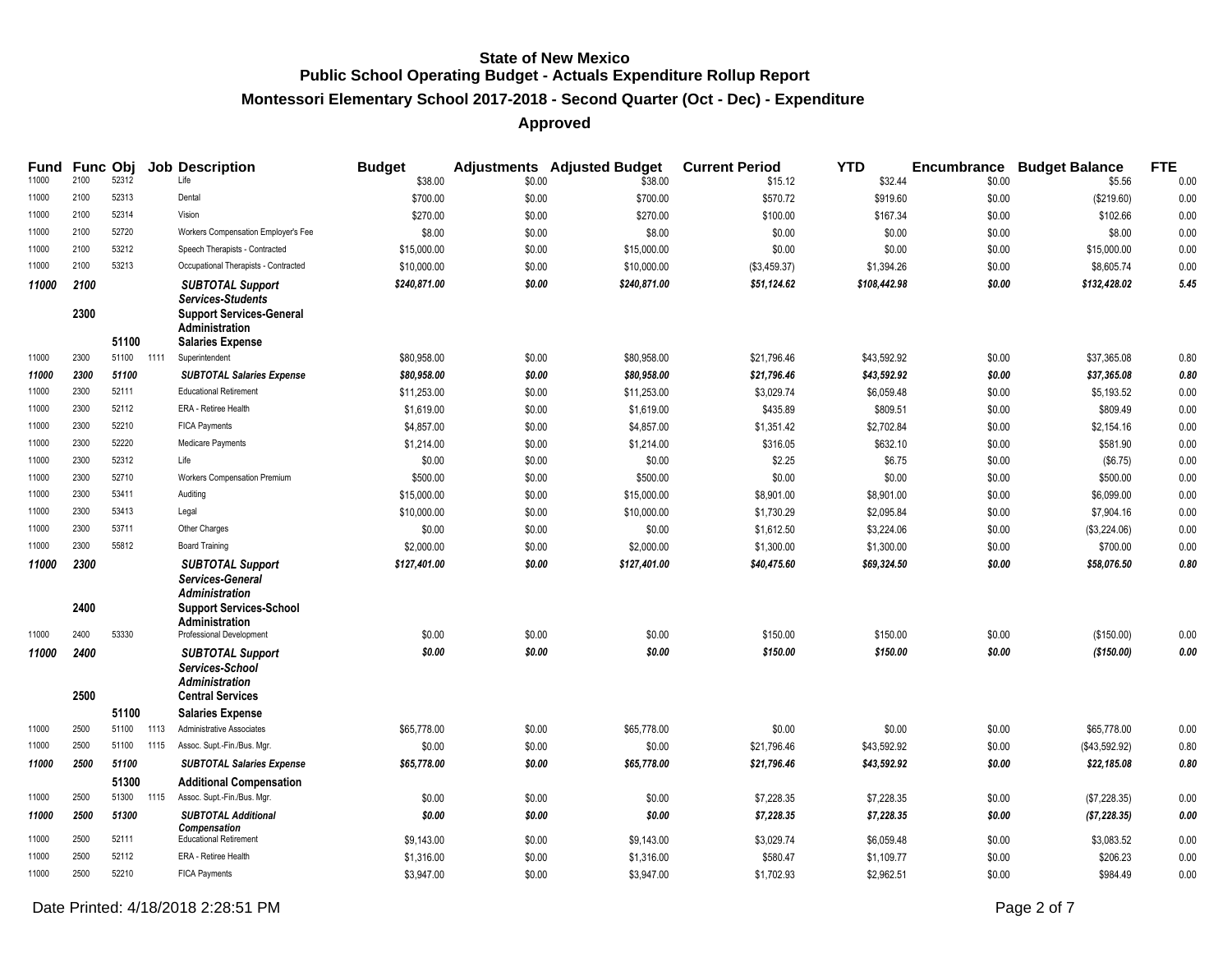## **Montessori Elementary School 2017-2018 - Second Quarter (Oct - Dec) - Expenditure**

#### **Approved**

| Fund<br>11000 | Func Obj<br>2500 | 52220 |      | <b>Job Description</b><br>Medicare Payments                    | <b>Budget</b><br>\$987.00 | \$0.00 | <b>Adjustments</b> Adjusted Budget<br>\$987.00 | <b>Current Period</b><br>\$398.25 | <b>YTD</b><br>\$692.84 | \$0.00 | <b>Encumbrance Budget Balance</b><br>\$294.16 | <b>FTE</b><br>0.00 |
|---------------|------------------|-------|------|----------------------------------------------------------------|---------------------------|--------|------------------------------------------------|-----------------------------------|------------------------|--------|-----------------------------------------------|--------------------|
| 11000         | 2500             | 52311 |      | Health and Medical Premiums                                    | \$8,500.00                | \$0.00 | \$8,500.00                                     | \$2,196.68                        | \$3,595.22             | \$0.00 | \$4,904.78                                    | 0.00               |
| 11000         | 2500             | 52312 |      | Life                                                           | \$20.00                   | \$0.00 | \$20.00                                        | \$2.37                            | \$6.87                 | \$0.00 | \$13.13                                       | 0.00               |
| 11000         | 2500             | 52313 |      | Dental                                                         | \$500.00                  | \$0.00 | \$500.00                                       | \$120.48                          | \$198.68               | \$0.00 | \$301.32                                      | 0.00               |
| 11000         | 2500             | 52314 |      | Vision                                                         | \$102.00                  | \$0.00 | \$102.00                                       | \$20.90                           | \$34.46                | \$0.00 | \$67.54                                       | 0.00               |
| 11000         | 2500             | 52500 |      | Unemployment Compensation                                      | \$658.00                  | \$0.00 | \$658.00                                       | \$0.00                            | \$0.00                 | \$0.00 | \$658.00                                      | 0.00               |
| 11000         | 2500             | 53711 |      | Other Charges                                                  | \$1,316.00                | \$0.00 | \$1,316.00                                     | \$3,972.70                        | \$15,781.79            | \$0.00 | (\$14,465.79)                                 | 0.00               |
| 11000         | 2500             | 55813 |      | Employee Travel - Non-Teachers                                 | \$1,500.00                | \$0.00 | \$1,500.00                                     | \$0.00                            | \$0.00                 | \$0.00 | \$1,500.00                                    | 0.00               |
| 11000         | 2500             | 56113 |      | Software                                                       | \$9,000.00                | \$0.00 | \$9,000.00                                     | \$0.00                            | \$0.00                 | \$0.00 | \$9,000.00                                    | 0.00               |
| 11000         | 2500             | 56118 |      | General Supplies and Materials                                 | \$0.00                    | \$0.00 | \$0.00                                         | \$152.00                          | \$152.00               | \$0.00 | (\$152.00)                                    | 0.00               |
| 11000         | 2500             |       |      | <b>SUBTOTAL Central</b>                                        | \$102,767.00              | \$0.00 | \$102,767.00                                   | \$41,201.33                       | \$81,414.89            | \$0.00 | \$21,352.11                                   | 0.80               |
|               |                  |       |      | <b>Services</b>                                                |                           |        |                                                |                                   |                        |        |                                               |                    |
|               | 2600             |       |      | <b>Operation &amp; Maintenance of</b><br><b>Plant</b>          |                           |        |                                                |                                   |                        |        |                                               |                    |
|               |                  | 51100 |      | <b>Salaries Expense</b>                                        |                           |        |                                                |                                   |                        |        |                                               |                    |
| 11000         | 2600             | 51100 | 1614 | Maintenance                                                    | \$0.00                    | \$0.00 | \$0.00                                         | \$6,730.78                        | \$11,538.48            | \$0.00 | (\$11,538.48)                                 | 1.00               |
| 11000         | 2600             | 51100 | 1615 | Custodial                                                      | \$23,500.00               | \$0.00 | \$23,500.00                                    | \$0.00                            | \$0.00                 | \$0.00 | \$23,500.00                                   | 0.00               |
| 11000         | 2600             | 51100 |      | <b>SUBTOTAL Salaries Expense</b>                               | \$23,500.00               | \$0.00 | \$23,500.00                                    | \$6,730.78                        | \$11,538.48            | \$0.00 | \$11,961.52                                   | 1.00               |
| 11000         | 2600             | 52111 |      | <b>Educational Retirement</b>                                  | \$3,267.00                | \$0.00 | \$3,267.00                                     | \$935.55                          | \$1,603.80             | \$0.00 | \$1,663.20                                    | 0.00               |
| 11000         | 2600             | 52112 |      | ERA - Retiree Health                                           | \$470.00                  | \$0.00 | \$470.00                                       | \$134.61                          | \$230.76               | \$0.00 | \$239.24                                      | 0.00               |
| 11000         | 2600             | 52210 |      | <b>FICA Payments</b>                                           | \$1,504.00                | \$0.00 | \$1,504.00                                     | \$332.38                          | \$574.32               | \$0.00 | \$929.68                                      | 0.00               |
| 11000         | 2600             | 52220 |      | Medicare Payments                                              | \$353.00                  | \$0.00 | \$353.00                                       | \$77.72                           | \$134.30               | \$0.00 | \$218.70                                      | 0.00               |
| 11000         | 2600             | 52311 |      | <b>Health and Medical Premiums</b>                             | \$8,500.00                | \$0.00 | \$8,500.00                                     | \$2,356.92                        | \$3,914.16             | \$0.00 | \$4,585.84                                    | 0.00               |
| 11000         | 2600             | 52312 |      | Life                                                           | \$19.00                   | \$0.00 | \$19.00                                        | \$2.82                            | \$6.58                 | \$0.00 | \$12.42                                       | 0.00               |
| 11000         | 2600             | 52313 |      | Dental                                                         | \$600.00                  | \$0.00 | \$600.00                                       | \$158.88                          | \$264.80               | \$0.00 | \$335.20                                      | 0.00               |
| 11000         | 2600             | 52314 |      | Vision                                                         | \$135.00                  | \$0.00 | \$135.00                                       | \$27.60                           | \$46.00                | \$0.00 | \$89.00                                       | 0.00               |
| 11000         | 2600             | 53711 |      | Other Charges                                                  | \$0.00                    | \$0.00 | \$0.00                                         | \$9,725.74                        | \$21,291.75            | \$0.00 | (\$21,291.75)                                 | 0.00               |
| 11000         | 2600             | 54311 |      | Maintenance & Repair -<br>Furniture/Fixtures/Equipment         | \$12,500.00               | \$0.00 | \$12,500.00                                    | \$0.00                            | \$0.00                 | \$0.00 | \$12,500.00                                   | 0.00               |
| 11000         | 2600             | 54312 |      | Maintenance & Repair - Buildings and<br>Grounds                | \$0.00                    | \$0.00 | \$0.00                                         | \$3,724.88                        | \$8,110.25             | \$0.00 | (\$8,110.25)                                  | 0.00               |
| 11000         | 2600             | 54411 |      | Electricity                                                    | \$30,000.00               | \$0.00 | \$30,000.00                                    | \$7,934.11                        | \$18,354.19            | \$0.00 | \$11,645.81                                   | 0.00               |
| 11000         | 2600             | 54412 |      | Natural Gas (Buildings)                                        | \$22,000.00               | \$0.00 | \$22,000.00                                    | \$659.30                          | \$798.15               | \$0.00 | \$21,201.85                                   | 0.00               |
| 11000         | 2600             | 54415 |      | Water/Sewage                                                   | \$15,000.00               | \$0.00 | \$15,000.00                                    | \$4,238.16                        | \$11,113.63            | \$0.00 | \$3,886.37                                    | 0.00               |
| 11000         | 2600             | 54416 |      | <b>Communication Services</b>                                  | \$18,000.00               | \$0.00 | \$18,000.00                                    | \$7,305.51                        | \$19,073.41            | \$0.00 | (\$1,073.41)                                  | 0.00               |
| 11000         | 2600             | 54610 |      | Rental - Land and Buildings                                    | \$348,000.00              | \$0.00 | \$348,000.00                                   | \$98,820.00                       | \$216,058.06           | \$0.00 | \$131,941.94                                  | 0.00               |
| 11000         | 2600             | 55200 |      | Property/Liability Insurance                                   | \$55,000.00               | \$0.00 | \$55,000.00                                    | \$0.00                            | \$71,162.05            | \$0.00 | (\$16, 162.05)                                | 0.00               |
| 11000         | 2600             |       |      | <b>SUBTOTAL Operation &amp;</b><br><b>Maintenance of Plant</b> | \$538,848.00              | \$0.00 | \$538,848.00                                   | \$143,164.96                      | \$384,274.69           | \$0.00 | \$154,573.31                                  | 1.00               |
| 11000         | 2900<br>2900     | 58213 |      | <b>Other Support Services</b><br><b>Emergency Reserve</b>      | \$0.00                    | \$0.00 | \$0.00                                         | \$0.00                            | \$0.00                 | \$0.00 | \$0.00                                        | 0.00               |
|               |                  |       |      |                                                                | \$0.00                    | \$0.00 | \$0.00                                         | \$0.00                            | \$0.00                 | \$0.00 | \$0.00                                        | 0.00               |
| 11000         | 2900             |       |      | <b>SUBTOTAL Other Support</b><br>Services                      |                           |        |                                                |                                   |                        |        |                                               |                    |
| 11000         | 2000             |       |      | <b>SUBTOTAL Support</b><br><b>Services</b>                     | \$1,009,887.00            | \$0.00 | \$1,009,887.00                                 | \$276,116.51                      | \$643,607.06           | \$0.00 | \$366,279.94                                  | 8.05               |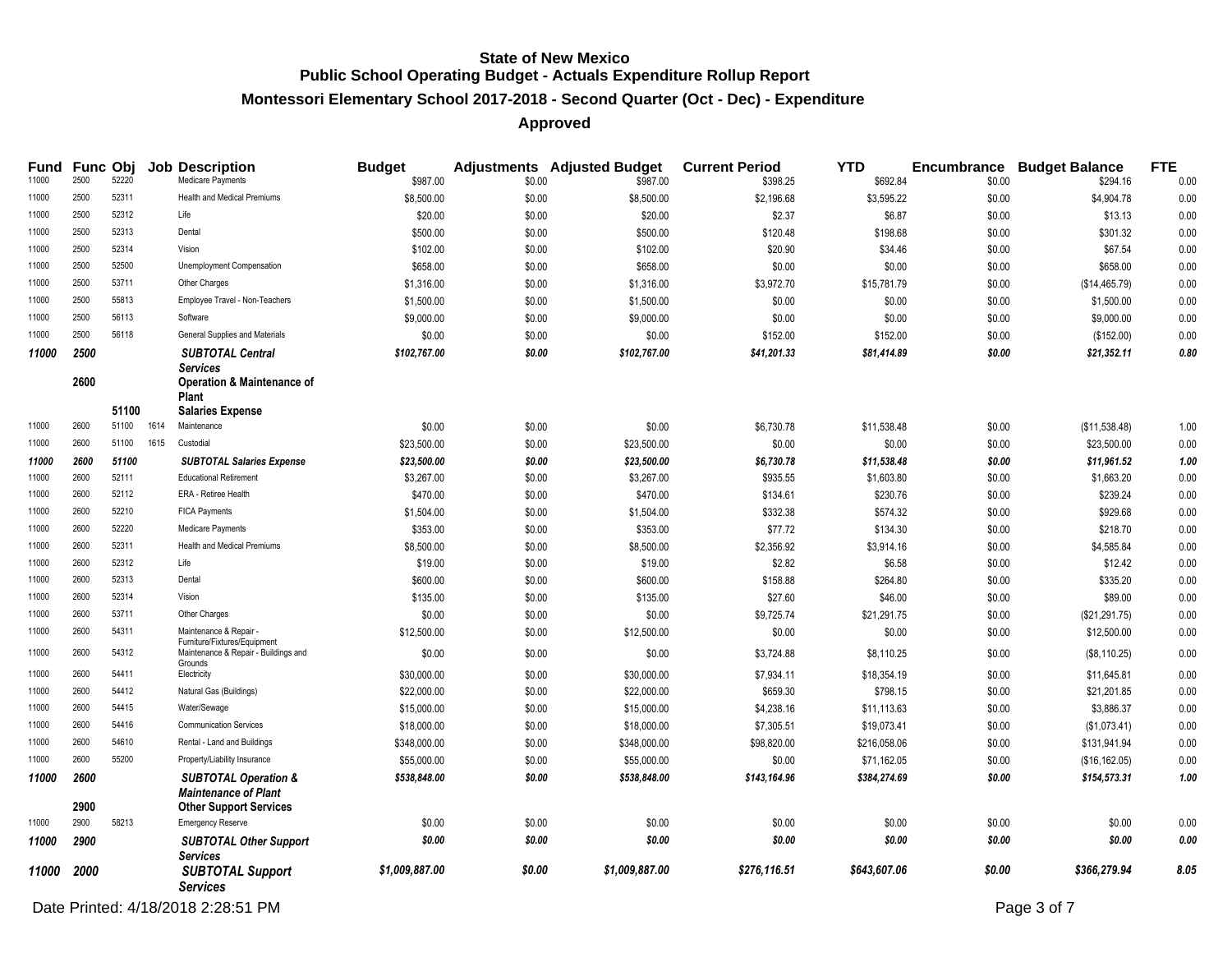## **Montessori Elementary School 2017-2018 - Second Quarter (Oct - Dec) - Expenditure**

**Approved**

| Fund<br>11000<br>14000 | <b>Func Obj</b> |       |      | <b>Job Description</b><br><b>TOTAL Operational</b><br><b>Total Instructional</b><br><b>Materials Sub-Fund</b> | <b>Budget</b><br>\$2,735,381.00 | \$0.00           | <b>Adjustments</b> Adjusted Budget<br>\$2,735,381.00 | <b>Current Period</b><br>\$680,221.70 | <b>YTD</b><br>\$1,312,237.88 | <b>Encumbrance</b><br>\$0.00 | <b>Budget Balance</b><br>\$1,423,143.12 | <b>FTE</b><br>45.89 |
|------------------------|-----------------|-------|------|---------------------------------------------------------------------------------------------------------------|---------------------------------|------------------|------------------------------------------------------|---------------------------------------|------------------------------|------------------------------|-----------------------------------------|---------------------|
|                        | 1000            |       |      | Instruction                                                                                                   |                                 |                  |                                                      |                                       |                              |                              |                                         |                     |
| 14000                  | 1000            | 56111 |      | Instructional Materials Cash - 50%<br>Textbooks                                                               | \$10,967.00                     | \$0.00           | \$10,967.00                                          | \$5,637.00                            | \$23,628.60                  | \$0.00                       | (\$12,661.60)                           | 0.00                |
| 14000                  | 1000            | 56113 |      | Software                                                                                                      | \$16,000.00                     | \$0.00           | \$16,000.00                                          | \$0.00                                | \$0.00                       | \$0.00                       | \$16,000.00                             | 0.00                |
| 14000                  | 1000            |       |      | <b>SUBTOTAL Instruction</b>                                                                                   | \$26.967.00                     | \$0.00           | \$26.967.00                                          | \$5,637.00                            | \$23.628.60                  | \$0.00                       | \$3,338.40                              | 0.00                |
| 14000                  |                 |       |      | <b>TOTAL Total</b>                                                                                            | \$26,967.00                     | \$0.00           | \$26,967.00                                          | \$5,637.00                            | \$23,628.60                  | \$0.00                       | \$3,338.40                              | 0.00                |
|                        |                 |       |      | <b>Instructional Materials</b><br>Sub-Fund                                                                    |                                 |                  |                                                      |                                       |                              |                              |                                         |                     |
| 23000                  | 1000            |       |      | Non-Instructional<br>Support<br>Instruction                                                                   |                                 |                  |                                                      |                                       |                              |                              |                                         |                     |
| 23000                  | 1000            | 53711 |      | Other Charges                                                                                                 | \$200,000.00                    | \$0.00           | \$200,000.00                                         | \$25,776.49                           | \$55,169.73                  | \$0.00                       | \$144,830.27                            | 0.00                |
| 23000                  | 1000            | 55817 |      | <b>Student Travel</b>                                                                                         | \$55,000.00                     | \$0.00           | \$55,000.00                                          | \$0.00                                | \$0.00                       | \$0.00                       | \$55,000.00                             | 0.00                |
| 23000                  | 1000            | 56118 |      | General Supplies and Materials                                                                                | \$30,000.00                     | \$0.00           | \$30,000.00                                          | \$0.00                                | \$0.00                       | \$0.00                       | \$30,000.00                             | 0.00                |
| 23000                  | 1000            | 57332 |      | Supply Assets (\$5,000 or less)                                                                               | \$0.00                          | \$0.00           | \$0.00                                               | \$0.00                                | \$8,503.41                   | \$0.00                       | (\$8,503.41)                            | 0.00                |
| 23000                  | 1000            |       |      | <b>SUBTOTAL Instruction</b>                                                                                   | \$285,000.00                    | \$0.00           | \$285,000.00                                         | \$25,776.49                           | \$63,673.14                  | \$0.00                       | \$221,326.86                            | 0.00                |
| 23000                  |                 |       |      | <b>TOTAL Non-</b>                                                                                             | \$285,000.00                    | \$0.00           | \$285,000.00                                         | \$25,776.49                           | \$63,673.14                  | \$0.00                       | \$221,326.86                            | 0.00                |
| 24000<br>24101         |                 |       |      | <b>Instructional Support</b><br><b>Federal Flow-through</b><br><b>Grants</b><br><b>Title I - ESEA</b>         |                                 |                  |                                                      |                                       |                              |                              |                                         |                     |
|                        | 1000            |       |      | Instruction                                                                                                   |                                 |                  |                                                      |                                       |                              |                              |                                         |                     |
|                        |                 | 51100 |      | <b>Salaries Expense</b>                                                                                       |                                 |                  |                                                      |                                       |                              |                              |                                         |                     |
| 24101                  | 1000            | 51100 | 1411 | Teachers-Grades 1-12                                                                                          | \$39,375.00                     | \$0.00           | \$39,375.00                                          | \$20,000.00                           | \$20,000.00                  | \$0.00                       | \$19,375.00                             | 0.00                |
| 24101                  | 1000            | 51100 |      | <b>SUBTOTAL Salaries Expense</b>                                                                              | \$39,375.00                     | \$0.00           | \$39,375.00                                          | \$20,000.00                           | \$20,000.00                  | \$0.00                       | \$19,375.00                             | 0.00                |
| 24101                  | 1000            |       |      | <b>SUBTOTAL Instruction</b>                                                                                   | \$39,375.00                     | \$0.00           | \$39,375.00                                          | \$20,000.00                           | \$20,000.00                  | \$0.00                       | \$19,375.00                             | 0.00                |
| 24101                  |                 |       |      | <b>TOTAL Title I - ESEA</b>                                                                                   | \$39,375.00                     | \$0.00           | \$39,375.00                                          | \$20,000.00                           | \$20,000.00                  | \$0.00                       | \$19,375.00                             | 0.00                |
| 24106                  | 1000            |       |      | <b>Entitlement IDEA-B</b><br>Instruction                                                                      |                                 |                  |                                                      |                                       |                              |                              |                                         |                     |
|                        |                 | 51100 |      | <b>Salaries Expense</b>                                                                                       |                                 |                  |                                                      |                                       |                              |                              |                                         |                     |
| 24106                  | 1000            | 51100 | 1412 | Teachers- Special Education                                                                                   | \$32,701.00                     | \$0.00           | \$32,701.00                                          | \$22,801.00                           | \$22,801.00                  | \$0.00                       | \$9,900.00                              | 0.00                |
| 24106                  | 1000            | 51100 |      | <b>SUBTOTAL Salaries Expense</b>                                                                              | \$32,701.00                     | \$0.00           | \$32,701.00                                          | \$22,801.00                           | \$22,801.00                  | \$0.00                       | \$9,900.00                              | 0.00                |
| 24106                  | 1000            |       |      | <b>SUBTOTAL Instruction</b>                                                                                   | \$32,701.00                     | \$0.00           | \$32,701.00                                          | \$22,801.00                           | \$22,801.00                  | \$0.00                       | \$9,900.00                              | 0.00                |
|                        | 2000            |       |      | <b>Support Services</b>                                                                                       |                                 |                  |                                                      |                                       |                              |                              |                                         |                     |
| 24106                  | 2100<br>2100    | 53211 |      | <b>Support Services-Students</b><br>Diagnosticians - Contracted                                               |                                 |                  |                                                      |                                       |                              |                              |                                         |                     |
| 24106                  | 2100            | 53212 |      | Speech Therapists - Contracted                                                                                | \$0.00                          | \$0.00           | \$0.00                                               | \$600.00                              | \$600.00                     | \$0.00                       | (\$600.00)                              | 0.00                |
| 24106                  | 2100            | 53213 |      | Occupational Therapists - Contracted                                                                          | \$15,000.00<br>\$15,000.00      | \$0.00<br>\$0.00 | \$15,000.00<br>\$15,000.00                           | \$12,565.00<br>\$5,425.00             | \$12,565.00<br>\$5,425.00    | \$0.00<br>\$0.00             | \$2,435.00<br>\$9,575.00                | 0.00<br>0.00        |
| 24106                  | 2100            |       |      | <b>SUBTOTAL Support</b>                                                                                       | \$30,000.00                     | \$0.00           | \$30,000.00                                          | \$18,590.00                           | \$18,590.00                  | \$0.00                       | \$11,410.00                             | 0.00                |
|                        |                 |       |      | <b>Services-Students</b>                                                                                      |                                 |                  |                                                      |                                       |                              |                              |                                         |                     |

Date Printed: 4/18/2018 2:28:51 PM Page 4 of 7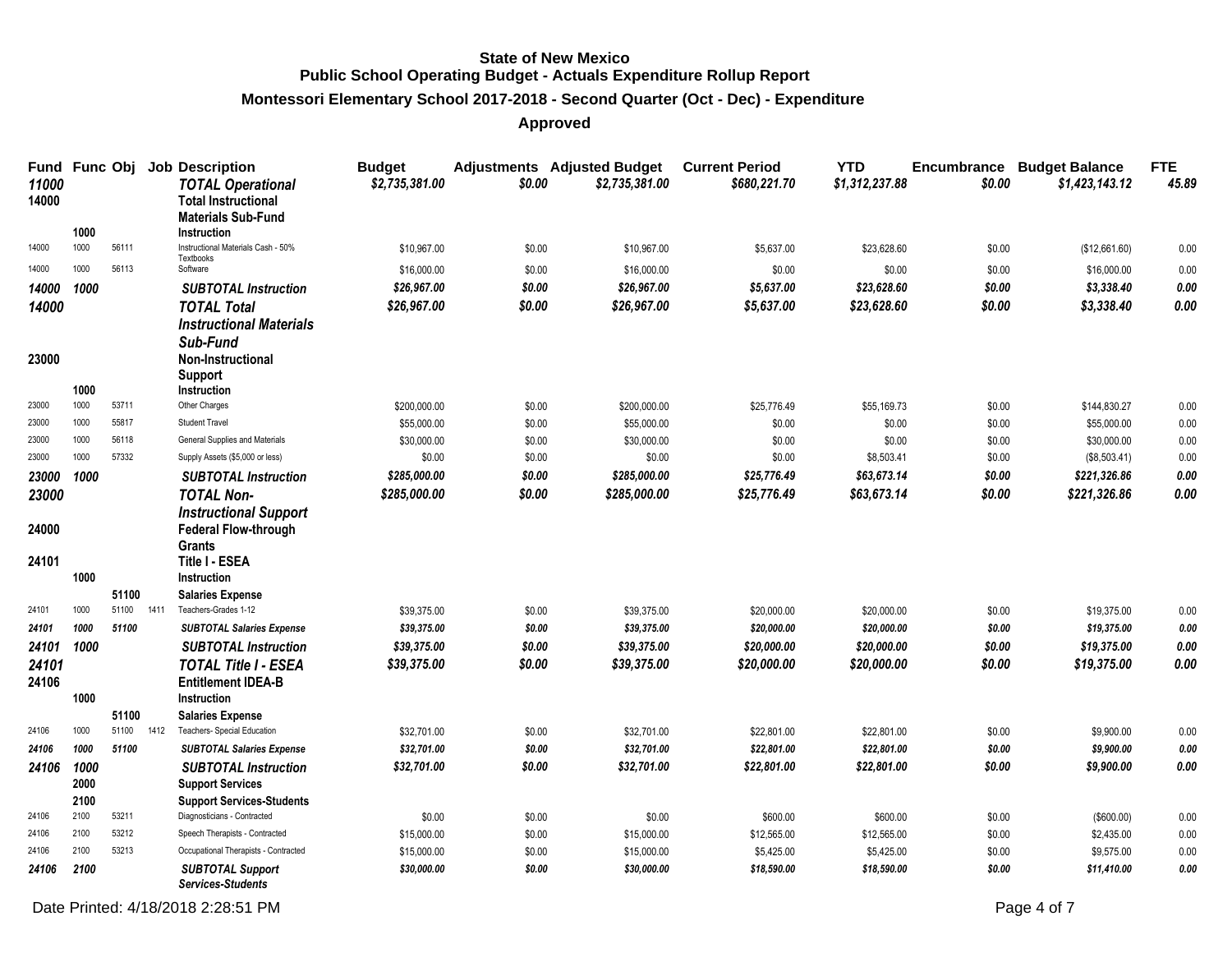## **Montessori Elementary School 2017-2018 - Second Quarter (Oct - Dec) - Expenditure**

**Approved**

| 24106 | Fund Func Obj<br>2000 |                |      | <b>Job Description</b><br><b>SUBTOTAL Support</b><br><b>Services</b> | <b>Budget</b><br>\$30,000.00 | \$0.00       | <b>Adjustments</b> Adjusted Budget<br>\$30,000.00 | <b>Current Period</b><br>\$18,590.00 | <b>YTD</b><br>\$18,590.00 | \$0.00 | <b>Encumbrance Budget Balance</b><br>\$11,410.00 | <b>FTE</b><br>0.00 |
|-------|-----------------------|----------------|------|----------------------------------------------------------------------|------------------------------|--------------|---------------------------------------------------|--------------------------------------|---------------------------|--------|--------------------------------------------------|--------------------|
| 24106 |                       |                |      | <b>TOTAL Entitlement</b>                                             | \$62,701.00                  | \$0.00       | \$62,701.00                                       | \$41,391.00                          | \$41,391.00               | \$0.00 | \$21,310.00                                      | 0.00               |
| 24109 |                       |                |      | <b>IDEA-B</b><br><b>Preschool IDEA-B</b>                             |                              |              |                                                   |                                      |                           |        |                                                  |                    |
|       | 1000                  |                |      | <b>Instruction</b>                                                   |                              |              |                                                   |                                      |                           |        |                                                  |                    |
| 24109 | 1000                  | 51100<br>51100 | 1412 | <b>Salaries Expense</b><br>Teachers- Special Education               | \$0.00                       | \$441.00     | \$441.00                                          | \$0.00                               | \$0.00                    | \$0.00 | \$441.00                                         | 0.00               |
| 24109 | 1000                  | 51100          |      | <b>SUBTOTAL Salaries Expense</b>                                     | \$0.00                       | \$441.00     | \$441.00                                          | \$0.00                               | \$0.00                    | \$0.00 | \$441.00                                         | $0.00\,$           |
| 24109 | 1000                  |                |      | <b>SUBTOTAL Instruction</b>                                          | \$0.00                       | \$441.00     | \$441.00                                          | \$0.00                               | \$0.00                    | \$0.00 | \$441.00                                         | 0.00               |
| 24109 |                       |                |      | <b>TOTAL Preschool</b>                                               | \$0.00                       | \$441.00     | \$441.00                                          | \$0.00                               | \$0.00                    | \$0.00 | \$441.00                                         | 0.00               |
|       |                       |                |      | <b>IDEA-B</b>                                                        |                              |              |                                                   |                                      |                           |        |                                                  |                    |
| 24154 |                       |                |      | <b>Teacher/Principal</b>                                             |                              |              |                                                   |                                      |                           |        |                                                  |                    |
|       |                       |                |      | <b>Training &amp; Recruiting</b>                                     |                              |              |                                                   |                                      |                           |        |                                                  |                    |
| 24154 | 1000<br>1000          | 53330          |      | Instruction<br>Professional Development                              | \$18,662.00                  | \$0.00       | \$18,662.00                                       | \$0.00                               | \$10,346.40               | \$0.00 | \$8,315.60                                       | 0.00               |
| 24154 | 1000                  |                |      | <b>SUBTOTAL Instruction</b>                                          | \$18,662.00                  | \$0.00       | \$18,662.00                                       | \$0.00                               | \$10,346.40               | \$0.00 | \$8,315.60                                       | $0.00\,$           |
| 24154 |                       |                |      | <b>TOTAL</b>                                                         | \$18,662.00                  | \$0.00       | \$18,662.00                                       | \$0.00                               | \$10,346.40               | \$0.00 | \$8,315.60                                       | 0.00               |
|       |                       |                |      | <b>Teacher/Principal</b>                                             |                              |              |                                                   |                                      |                           |        |                                                  |                    |
|       |                       |                |      | <b>Training &amp; Recruiting</b>                                     |                              |              |                                                   |                                      |                           |        |                                                  |                    |
| 24000 |                       |                |      | <b>TOTAL Federal Flow-</b>                                           | \$120,738.00                 | \$441.00     | \$121,179.00                                      | \$61,391.00                          | \$71,737.40               | \$0.00 | \$49,441.60                                      | 0.00               |
|       |                       |                |      | through Grants                                                       |                              |              |                                                   |                                      |                           |        |                                                  |                    |
| 27000 |                       |                |      | <b>State Flow-through</b>                                            |                              |              |                                                   |                                      |                           |        |                                                  |                    |
|       |                       |                |      | Grants                                                               |                              |              |                                                   |                                      |                           |        |                                                  |                    |
| 27107 |                       |                |      | 27107 GOB Library                                                    |                              |              |                                                   |                                      |                           |        |                                                  |                    |
|       | 2000                  |                |      | <b>Support Services</b>                                              |                              |              |                                                   |                                      |                           |        |                                                  |                    |
|       | 2200                  |                |      | <b>Support Services-Instruction</b>                                  |                              |              |                                                   |                                      |                           |        |                                                  |                    |
| 27107 | 2200                  | 56114          |      | Library And Audio-Visual                                             | \$4,051.00                   | \$0.00       | \$4,051.00                                        | \$0.00                               | \$0.00                    | \$0.00 | \$4,051.00                                       | 0.00               |
| 27107 | 2200                  |                |      | <b>SUBTOTAL Support</b><br>Services-Instruction                      | \$4,051.00                   | \$0.00       | \$4,051.00                                        | \$0.00                               | \$0.00                    | \$0.00 | \$4,051.00                                       | 0.00               |
| 27107 | 2000                  |                |      | <b>SUBTOTAL Support</b>                                              | \$4,051.00                   | \$0.00       | \$4,051.00                                        | \$0.00                               | \$0.00                    | \$0.00 | \$4,051.00                                       | 0.00               |
|       |                       |                |      | <b>Services</b>                                                      |                              |              |                                                   |                                      |                           |        |                                                  |                    |
| 27107 |                       |                |      | <b>TOTAL 27107 GOB</b>                                               | \$4,051.00                   | \$0.00       | \$4,051.00                                        | \$0.00                               | \$0.00                    | \$0.00 | \$4,051.00                                       | 0.00               |
| 27000 |                       |                |      | Library<br><b>TOTAL State Flow-</b>                                  | \$4,051.00                   | \$0.00       | \$4,051.00                                        | \$0.00                               | \$0.00                    | \$0.00 | \$4,051.00                                       | 0.00               |
|       |                       |                |      |                                                                      |                              |              |                                                   |                                      |                           |        |                                                  |                    |
| 31200 |                       |                |      | through Grants<br><b>Public School Capital</b>                       |                              |              |                                                   |                                      |                           |        |                                                  |                    |
|       |                       |                |      | Outlay                                                               |                              |              |                                                   |                                      |                           |        |                                                  |                    |
|       | 4000                  |                |      | <b>Capital Outlay</b>                                                |                              |              |                                                   |                                      |                           |        |                                                  |                    |
| 31200 | 4000                  | 54610          |      | Rental - Land and Buildings                                          | \$0.00                       | \$314,379.00 | \$314,379.00                                      | \$63,180.00                          | \$138,135.48              | \$0.00 | \$176,243.52                                     | 0.00               |
| 31200 | 4000                  |                |      | <b>SUBTOTAL Capital</b><br>Outlay                                    | \$0.00                       | \$314,379.00 | \$314,379.00                                      | \$63,180.00                          | \$138,135.48              | \$0.00 | \$176,243.52                                     | 0.00               |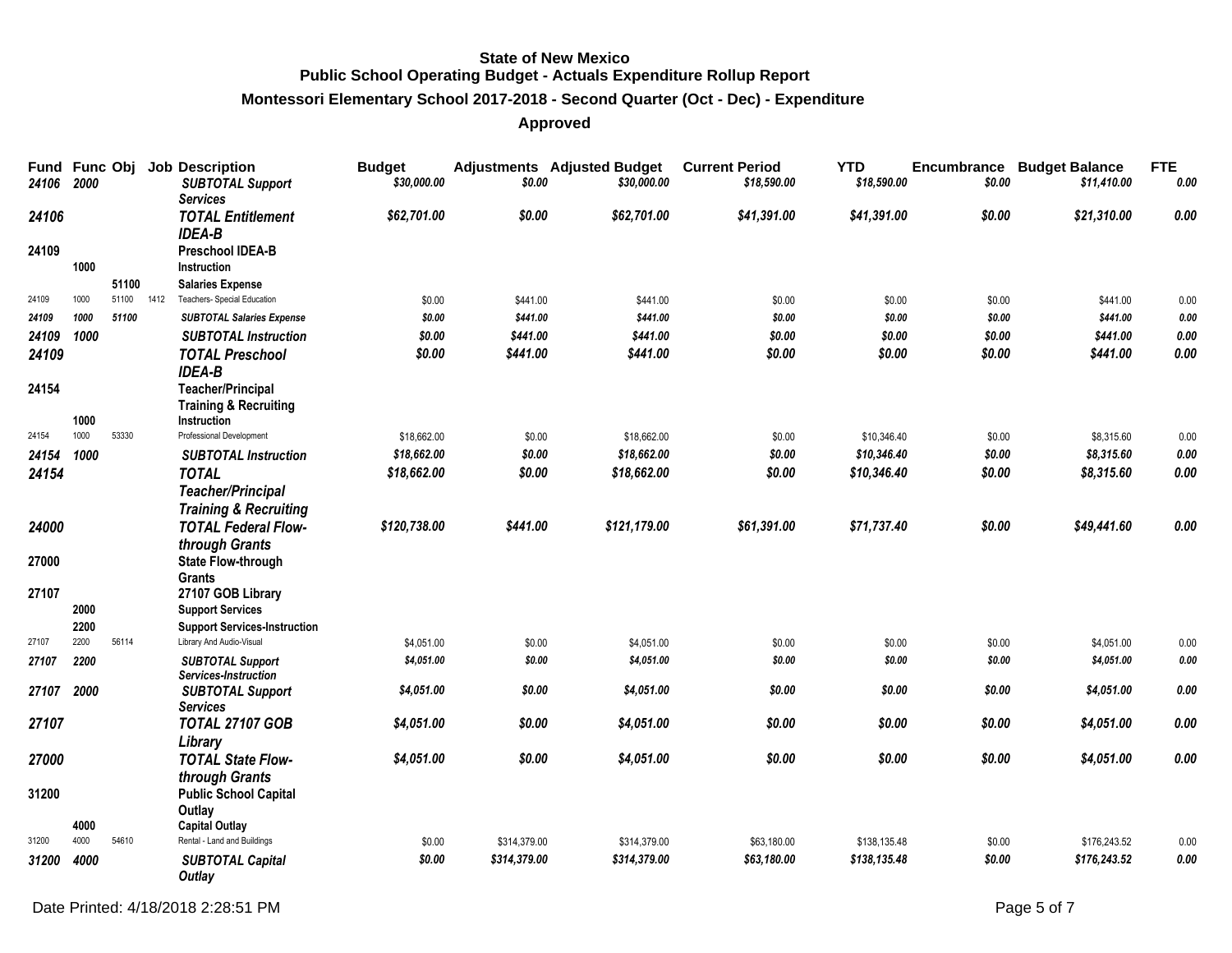## **Montessori Elementary School 2017-2018 - Second Quarter (Oct - Dec) - Expenditure**

**Approved**

| Fund Func Obj<br>31200 |              |       | <b>Job Description</b><br><b>TOTAL Public School</b>                    | <b>Budget</b><br>\$0.00 | \$314,379.00 | <b>Adjustments</b> Adjusted Budget<br>\$314,379.00 | <b>Current Period</b><br>\$63,180.00 | <b>YTD</b><br>\$138,135.48 | \$0.00 | <b>Encumbrance Budget Balance</b><br>\$176,243.52 | <b>FTE</b><br>0.00 |
|------------------------|--------------|-------|-------------------------------------------------------------------------|-------------------------|--------------|----------------------------------------------------|--------------------------------------|----------------------------|--------|---------------------------------------------------|--------------------|
| 31400                  |              |       | <b>Capital Outlay</b><br><b>Special Capital Outlay-</b><br><b>State</b> |                         |              |                                                    |                                      |                            |        |                                                   |                    |
| 31400                  | 4000<br>4000 | 57331 | <b>Capital Outlay</b><br>Fixed Assets (more than \$5,000)               | \$30,000.00             | \$0.00       | \$30,000.00                                        | \$0.00                               | \$0.00                     | \$0.00 | \$30,000.00                                       | 0.00               |
| 31400                  | 4000         | 57332 | Supply Assets (\$5,000 or less)                                         | \$42,500.00             | \$0.00       | \$42,500.00                                        | \$0.00                               | \$0.00                     | \$0.00 | \$42,500.00                                       | 0.00               |
| 31400                  | 4000         |       |                                                                         | \$72,500.00             | \$0.00       | \$72,500.00                                        | \$0.00                               | \$0.00                     | \$0.00 | \$72,500.00                                       | $0.00\,$           |
|                        |              |       | <b>SUBTOTAL Capital</b><br>Outlay                                       |                         |              |                                                    |                                      |                            |        |                                                   |                    |
| 31400                  |              |       | <b>TOTAL Special Capital</b>                                            | \$72,500.00             | \$0.00       | \$72,500.00                                        | \$0.00                               | \$0.00                     | \$0.00 | \$72,500.00                                       | 0.00               |
| 31600                  |              |       | <b>Outlay-State</b><br><b>Capital Improvements</b><br><b>HB-33</b>      |                         |              |                                                    |                                      |                            |        |                                                   |                    |
|                        | 4000         |       | <b>Capital Outlay</b>                                                   |                         |              |                                                    |                                      |                            |        |                                                   |                    |
| 31600                  | 4000         | 54311 | Maintenance & Repair<br>Furniture/Fixtures/Equipment                    | \$100,000.00            | \$0.00       | \$100,000.00                                       | \$0.00                               | \$0.00                     | \$0.00 | \$100,000.00                                      | 0.00               |
| 31600                  | 4000         | 54312 | Maintenance & Repair - Buildings and<br>Grounds                         | \$100,000.00            | \$0.00       | \$100,000.00                                       | \$0.00                               | \$0.00                     | \$0.00 | \$100,000.00                                      | 0.00               |
| 31600                  | 4000         | 54500 | <b>Construction Services</b>                                            | \$100,000.00            | \$0.00       | \$100,000.00                                       | \$0.00                               | \$0.00                     | \$0.00 | \$100,000.00                                      | 0.00               |
| 31600                  | 4000         | 57200 | <b>Buildings Purchase</b>                                               | \$508,745.00            | \$0.00       | \$508,745.00                                       | \$0.00                               | \$0.00                     | \$0.00 | \$508,745.00                                      | 0.00               |
| 31600                  | 4000         | 57331 | Fixed Assets (more than \$5,000)                                        | \$100,000.00            | \$0.00       | \$100,000.00                                       | \$24,602.40                          | \$24,602.40                | \$0.00 | \$75,397.60                                       | 0.00               |
| 31600                  | 4000         | 57332 | Supply Assets (\$5,000 or less)                                         | \$79,930.00             | \$0.00       | \$79,930.00                                        | \$0.00                               | \$26,383.55                | \$0.00 | \$53,546.45                                       | 0.00               |
| 31600                  | 4000         |       | <b>SUBTOTAL Capital</b>                                                 | \$988,675.00            | \$0.00       | \$988,675.00                                       | \$24,602.40                          | \$50,985.95                | \$0.00 | \$937,689.05                                      | 0.00               |
|                        |              |       | Outlay                                                                  |                         |              |                                                    |                                      |                            |        |                                                   |                    |
| 31600                  |              |       | <b>TOTAL Capital</b>                                                    | \$988,675.00            | \$0.00       | \$988,675.00                                       | \$24,602.40                          | \$50,985.95                | \$0.00 | \$937,689.05                                      | 0.00               |
|                        |              |       | <b>Improvements HB-33</b>                                               |                         |              |                                                    |                                      |                            |        |                                                   |                    |
| 31700                  |              |       | <b>Capital Improvements</b><br><b>SB-9</b>                              |                         |              |                                                    |                                      |                            |        |                                                   |                    |
|                        | 4000<br>4000 |       | <b>Capital Outlay</b>                                                   |                         |              |                                                    |                                      |                            |        |                                                   |                    |
| 31700                  |              | 57331 | Fixed Assets (more than \$5,000)                                        | \$66,888.00             | \$0.00       | \$66,888.00                                        | \$0.00                               | \$0.00                     | \$0.00 | \$66,888.00                                       | 0.00               |
| 31700                  | 4000         |       | <b>SUBTOTAL Capital</b><br>Outlay                                       | \$66,888.00             | \$0.00       | \$66,888.00                                        | \$0.00                               | \$0.00                     | \$0.00 | \$66,888.00                                       | $0.00\,$           |
| 31700                  |              |       | <b>TOTAL Capital</b><br><b>Improvements SB-9</b>                        | \$66,888.00             | \$0.00       | \$66,888.00                                        | \$0.00                               | \$0.00                     | \$0.00 | \$66,888.00                                       | 0.00               |
| 31701                  |              |       | <b>Capital Improvements</b><br><b>SB-9 Local</b>                        |                         |              |                                                    |                                      |                            |        |                                                   |                    |
|                        | 4000<br>4000 | 54315 | <b>Capital Outlay</b><br>Maintenance & Repair                           |                         |              |                                                    |                                      |                            |        |                                                   |                    |
| 31701                  |              |       | Bldgs/Grnds/Equipment (SB-9)                                            | \$130,425.00            | \$0.00       | \$130,425.00                                       | \$15,611.25                          | \$22,451.84                | \$0.00 | \$107,973.16                                      | 0.00               |
| 31701                  | 4000         | 54500 | <b>Construction Services</b>                                            | \$35,932.00             | \$0.00       | \$35,932.00                                        | \$0.00                               | \$0.00                     | \$0.00 | \$35,932.00                                       | 0.00               |
| 31701                  | 4000         | 56118 | General Supplies and Materials                                          | \$20,000.00             | \$0.00       | \$20,000.00                                        | \$0.00                               | \$0.00                     | \$0.00 | \$20,000.00                                       | 0.00               |
| 31701                  | 4000         | 57311 | Vehicles General                                                        | \$50,000.00             | \$0.00       | \$50,000.00                                        | \$0.00                               | \$0.00                     | \$0.00 | \$50,000.00                                       | 0.00               |
| 31701                  | 4000         | 57332 | Supply Assets (\$5,000 or less)                                         | \$50,000.00             | \$0.00       | \$50,000.00                                        | \$0.00                               | \$0.00                     | \$0.00 | \$50,000.00                                       | 0.00               |
| 31701                  | 4000         |       | <b>SUBTOTAL Capital</b><br><b>Outlay</b>                                | \$286,357.00            | \$0.00       | \$286,357.00                                       | \$15,611.25                          | \$22,451.84                | \$0.00 | \$263,905.16                                      | 0.00               |

Date Printed: 4/18/2018 2:28:51 PM Page 6 of 7